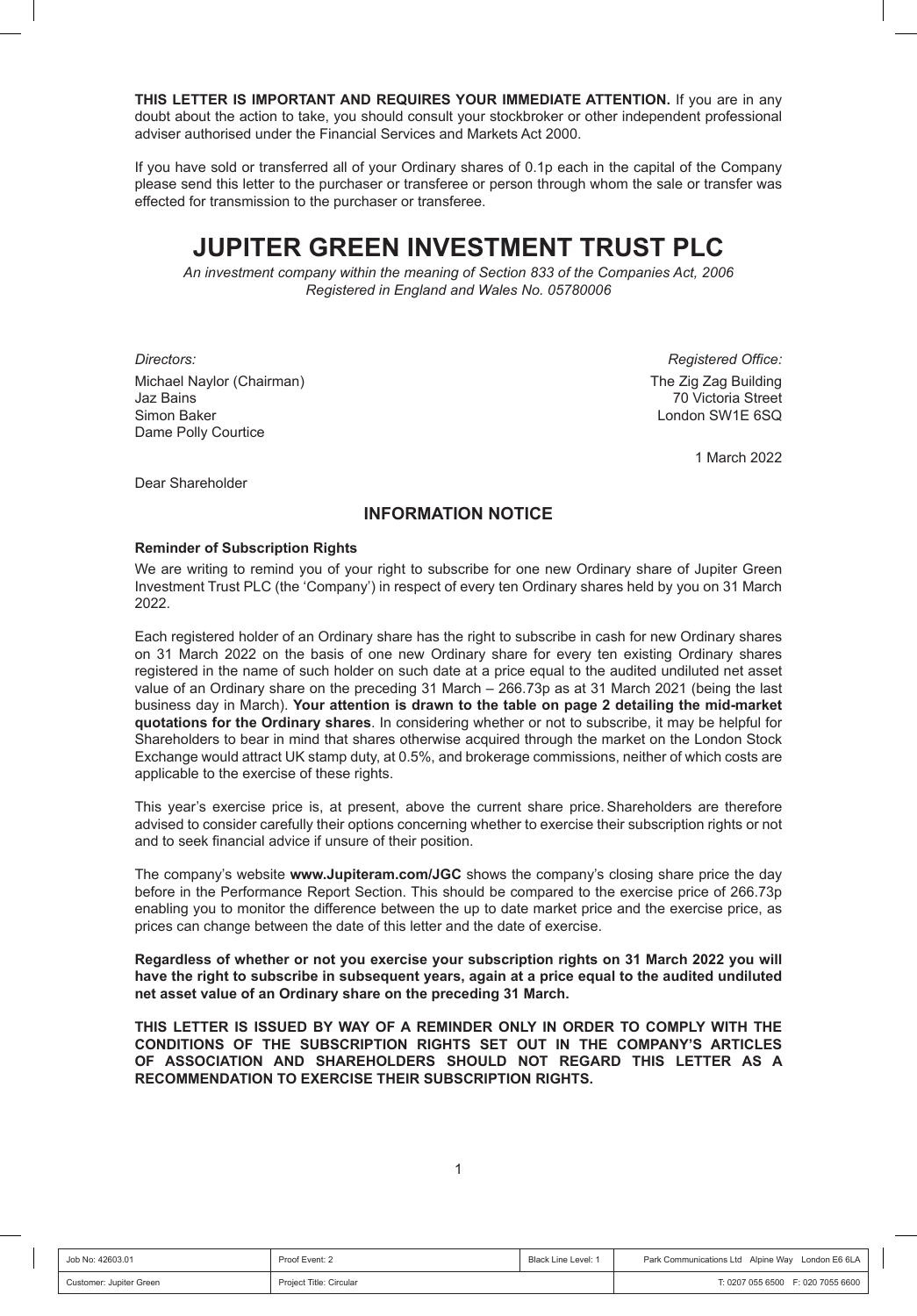The diluted net asset value per Ordinary share (including income and expenses) and the closing middle market prices of the Company's Ordinary shares, taken from the Daily Official List of the London Stock Exchange on the last dealing day in each of the six months prior to the date of this letter and the latest practicable date prior to the dispatch of this letter, were as follows:

| <b>Date</b>                                                                                     | <b>Ordinary share</b><br><b>Net Asset</b><br>Value<br>(p)<br><i>(including income</i><br>and expenses) | <b>Ordinary share</b><br><b>Middle Market</b><br><b>Price</b><br>(p) |
|-------------------------------------------------------------------------------------------------|--------------------------------------------------------------------------------------------------------|----------------------------------------------------------------------|
| 30 September 2021<br>29 October 2021<br>30 November 2021<br>31 December 2021<br>31 January 2022 | 277.38<br>289.21<br>287.50<br>285.77<br>252.64                                                         | 257.00<br>264.00<br>282.00<br>272.00<br>242.00                       |
| 22* February 2022                                                                               | 237.99                                                                                                 | 214.00                                                               |

\* last dealing day prior to production of this notice.

### **Tax Considerations**

The following information is based on the law and practice currently in force in the UK and applies only to shareholders who are resident or ordinarily resident in the UK for taxation purposes and who hold the shares beneficially as an investment. The information is not exhaustive and does not constitute legal or tax advice. If shareholders are in any doubt as to their taxation position, they should consult their own professional adviser. Investors should note that tax law and interpretation can change and that, in particular, the levels and bases of, and reliefs from, taxation may change and that changes may alter the benefits of investment in the Company.

### **Capital Gains**

A shareholder who subscribes will not make a disposal for the purposes of the taxation of chargeable gains and no chargeable gains should arise at that time. Instead, in computing the chargeable gain when Ordinary shares (including Ordinary shares acquired on subscription) are later disposed of, the available base cost will be the aggregate of the shareholders current base cost in their current holding and the amount paid for the Ordinary shares acquired on subscription divided on a per share basis. A liability to Capital Gains Tax or Capital Transfer Tax may arise if you dispose of, or nominate some other person to receive, the Ordinary shares arising from the subscription.

### **Shares held in Nominees, ISAs or Savings Schemes**

Shareholders wishing to exercise their subscription rights who hold their shares via a Nominee, in ISAs or savings schemes with third parties (e.g. with Hargreaves Lansdown or AJ Bell), should send written instructions to their product providers as soon as possible.

### **How to Exercise your Right to Subscribe for shares held by Direct Shareholders**

The procedure for exercising your subscription rights whether you hold them in certificated or uncertificated form (that is, in CREST) is the same. In order to exercise your subscription rights in whole or in part, you should complete the enclosed 'Form: Notice to subscribe for Ordinary Shares'. The completed and signed Notice must be lodged with the Company's Registrars, Link Group, Corporate Actions, 10th Floor, Central Square, 29 Wellington Street, Leeds, LS1 4DL at any time after receipt of this letter but not later than 2.45 p.m. on Wednesday, 30 March 2022, accompanied by a remittance equal to 266.73p in aggregate for each Ordinary share for which you are subscribing (rounded up to the nearest penny) on the basis of one new Ordinary share for every ten Ordinary shares held on 31 March 2022. Cheques should be made payable to 'Link Market Services Limited Re: Jupiter Green Investment Trust Plc – 2022 OFS A/C' and crossed 'A/C payee only'. Alternatively, shareholders are able to make payment electronically as per the instructions included on the attached form. Note that both form and electronic payment will need to be received by Link Group by 2.45 p.m. on Wednesday 30 March 2022.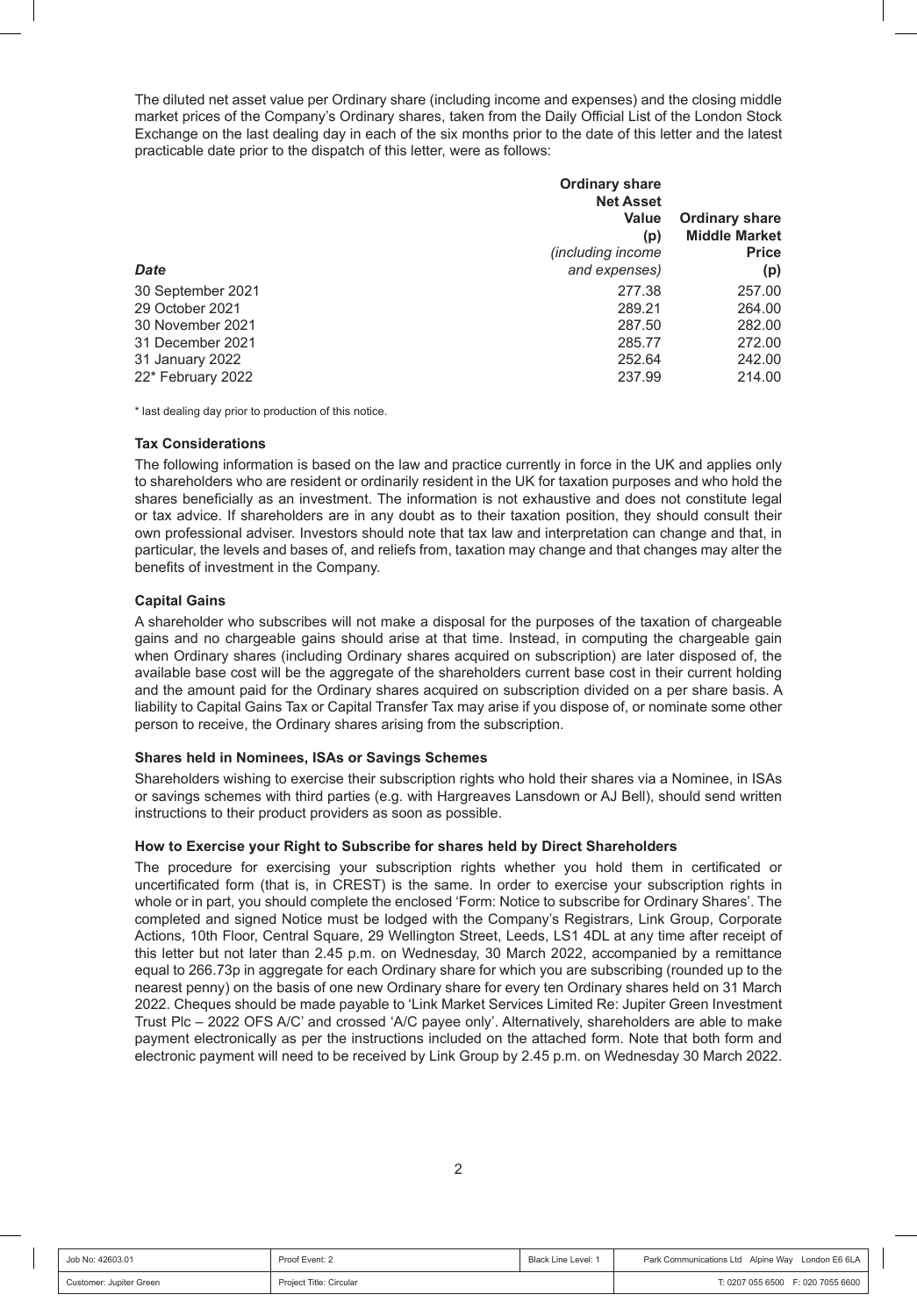No fraction of a new Ordinary share will be issued on the exercise of any subscription rights and no refund will be made to a shareholder in respect of any part of the subscription price paid by that shareholder which represents such a fraction (if any). No compensation will be paid to any shareholders who do not exercise their right to subscribe as their entitlement will not be placed in the market.

**If you hold your shares in certificated form** your new Ordinary shares will be allotted with effect from 14 April 2022 and not later than 14 days after allotment share certificates for the Ordinary shares will be dispatched to you by first class post at your risk. After allotment, and pending the issue of Ordinary share certificates for the new Ordinary shares, an instrument of transfer will be certified by the Company's Registrars against the register.

**If you hold your shares in uncertificated form** your new Ordinary shares will be allotted with effect from 14 April 2022 and the Ordinary shares arising on subscription will be issued to you in uncertificated form. Following allotment the Registrar will instruct Euroclear UK & Ireland Limited to credit your appropriate stock account (being a stock account under the participant ID and member account ID specified in your Subscription Notice) with the Ordinary shares to which you are entitled.

You should note that it is not possible to nominate any other person as the allottee of all or any of the Ordinary shares to which you are entitled.

The Ordinary shares allotted pursuant to the exercise of subscription rights will not rank for any dividends or other distributions declared, paid or made on the Ordinary shares by reference to a record date prior to 31 March 2022 (the Subscription Date). Subject thereto, the Ordinary shares allotted will rank pari passu in all respects with the existing Ordinary shares.

**Should you have any questions about the right to subscribe described in this letter, please call Link Group on +44(0) 371 664 0321. Calls are charged at the standard geographic rate and will vary by provider. Calls outside the United Kingdom will be charged at the applicable international rate. The helpline is open between 9:00 a.m. – 5:30 p.m., Monday to Friday excluding public holidays in England and Wales. Please note that Link Group cannot provide any financial, legal or tax advice and calls may be recorded and monitored for security and training purposes. Alternatively email Jupiter investmentcompanies@jupiteram.com. Please note that Jupiter is not permitted to offer investment advice as to whether you should exercise your right to subscribe.**

This letter is sent in accordance with the terms of the Company's Articles of Association. It is not to be taken as a recommendation to shareholders to exercise their subscription rights or otherwise. In this respect, if you require advice, you should contact an independent financial adviser authorised pursuant to the Financial Services and Markets Act 2000.

Yours faithfully

**Jupiter Asset Management Limited** *Secretaries, acting for and on behalf of*

**Jupiter Green Investment Trust PLC**